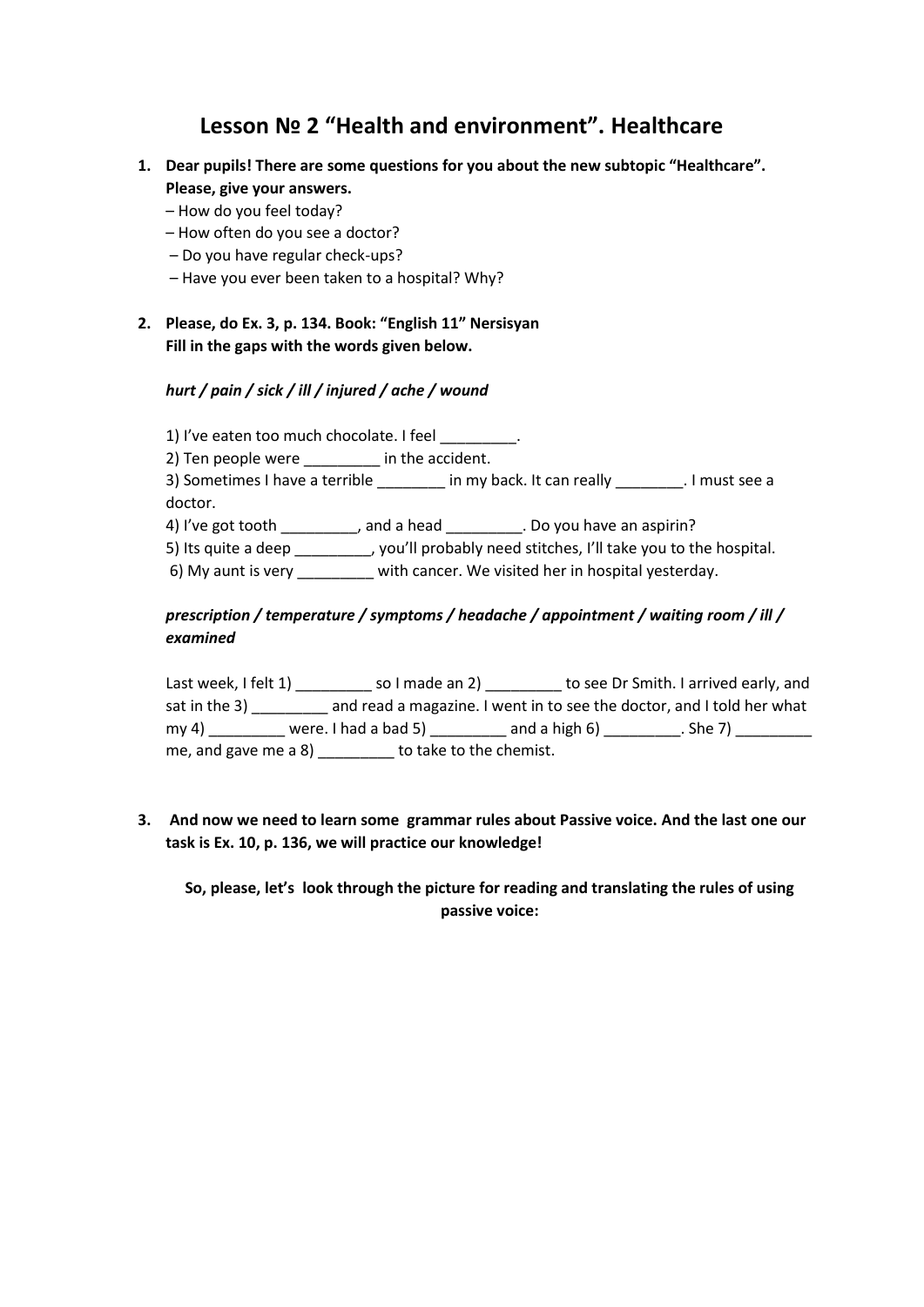|                                       | The passive 1                                                                                                   |                                         |
|---------------------------------------|-----------------------------------------------------------------------------------------------------------------|-----------------------------------------|
|                                       | The passive (present simple, past simple, will                                                                  |                                         |
| be in the right form + past particule |                                                                                                                 |                                         |
| statement                             | negative                                                                                                        | question                                |
| Everyone is invited!                  | Some people aren't (are not) invited.                                                                           | Is everyone invited?                    |
|                                       | Active.                                                                                                         | Passive                                 |
| présent simple                        | They always invite Grandma.                                                                                     | Grandma is always invited.              |
| past simple                           | They invited Uncle Adrian.                                                                                      | Uncle Adrian was invited.               |
| with                                  | They will / won't invite the neighbours.                                                                        | The neighbours will / won't be invited. |
| Use                                   | Example                                                                                                         |                                         |
| When we don't know who does something |                                                                                                                 | My sister's bike was stolen yesterday.  |
|                                       | When we don't want or need to say who does something                                                            | Was Simon invited?                      |
| Passive sentence:                     | My sister's bike was stolen yesterday.                                                                          |                                         |
|                                       | . Look at the active sentence. The verb is stole and the object is my sister's bike.                            |                                         |
|                                       | . The object of the active sentence (my sister's bike) becomes the subject of the passive sentence.             |                                         |
| My sister's bike                      |                                                                                                                 |                                         |
| we need was.<br>My sister's bike was  | . Then we need the verb be in the same tense as the verb in the active sextence. Here, stole is past simple, so |                                         |
| mly sister's bike was stolen          | . Then we need the past participie of the verb in the active sentence. The past participle of steal is stolen.  |                                         |
|                                       | . Finally, we finish the sentence in the right way.<br>mly sister's bike was stolen vesterday.                  |                                         |

B 

The passive 1 Unit 10